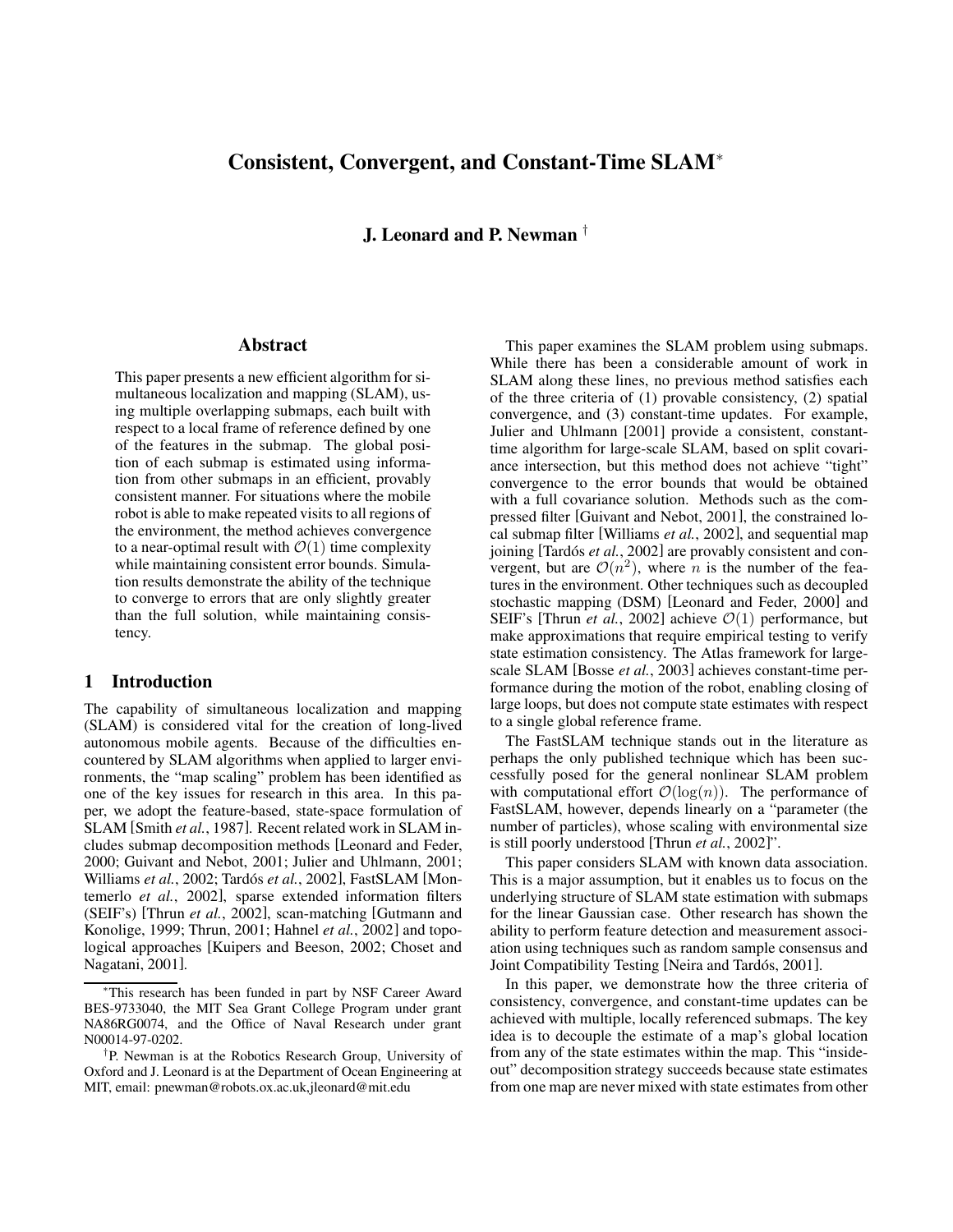maps. This enables us to guarantee the consistency of the state estimates for the linear Gaussian case.

The structure of this paper is as follows. After reviewing the full (single map) SLAM problem in Section 2, we define our terminology in Section 3. Section 4 summarizes the new SLAM algorithm and Section 5 discusses its consistency and convergence properties. Section 6 describes the performance of the algorithm using simulations and Section 7 provides a concluding discussion.

# **2 SLAM within a single map**

Let us assume that there are  $n$  features in the environment, and that they are static. The global frame, designated by  $G$ , is a unique, immutable coordinate-frame that is defined at the beginning of a mission. The true state at time  $k$  is designated by  $\mathbf{x}(k) = [\mathbf{x}_v(k)^T \ \mathbf{x}_1(k)^T \dots \ \mathbf{x}_n(k)^T]^T$ , where  $\mathbf{x}_v(k)$  represent the location of the vehicle, and  $[\mathbf{x}_1(k)^T \dots \mathbf{x}_n(k)^T]^T$ represents the locations of the environmental features. We assume that the vehicle moves from time  $k$  to time  $k + 1$  in response to a known control input,  $\mathbf{u}(k)$ , that is corrupted by noise. Let  $U^k$  designate the set of all control inputs from time 0 through time k,  $Z(k)$  designate the set of sensor measurements obtained at time k, and  $Z^k$  designate the set of all measurements obtained from time 0 through time  $k$ . For each measurement  $z_i(k) \in Z(k)$ , there is a corresponding assignment index  $a_j$ . The value of  $a_j$  is i if measurement  $z_j(k)$ originates from feature *i*. Let  $A<sup>k</sup>$  designate the set of all assignment indices from time  $0$  through time  $k$ . Assuming that the associations are known, the objective is to compute recursively the probability distribution for the location of the robot and the features, with reference to the global reference frame G, given the measurements, control inputs, and assignments:

$$
p(\mathbf{x}_v(k), \mathbf{x}_1(k), \dots, \mathbf{x}_{n_k}(k)|Z^k, A^k, U^{k-1}).
$$
 (1)

For the Linear-Gaussian (LG) SLAM problem, the Kalman filter provides the optimal estimate of this pdf, which is described by its mean  $[\mathbf{\hat{x}}_v(k)^T \mathbf{\hat{x}}_1(k)^T \dots \mathbf{\hat{x}}_n(k)^T]^T$  and covariance  $P(k)$ . The properties of single-map LG SLAM solution are well-known [Dissanayake *et al.*, 2001].

### **3 Machinery for SLAM using multiple maps**

We now proceed to define several terms and basic operations that will facilitate description of the new method. A **location vector** is a parameterization of both position and orientation of one coordinate-frame, i with respect to another, j. In  $\mathcal{R}^2$ this is represented as a translation by  $[x, y]$  followed by a rotation  $\theta$ . These three parameters are encapsulated in the 3 vector  $T_i^j = [x, y, \theta]^T$ .

An **entity** is a parameterization of a vehicle or landmark. Each entity is labelled with a unique positive integer — this is referred to as the entity's ID. We can attach a coordinate frame  $\mathcal{F}_i$  to any entity i and describe it using a location vector in another coordinate frame. The vector  $T_i^j$  should be understood to be a parameterization of a transformation from  $\mathcal{F}_i$  to  $\mathcal{F}_j$ . The uncertainty in this transformation is represented by  $\Sigma_i^j$ .

A **map** is a collection of entities all described with respect to a local coordinate frame. Each map has a unique integer id. Each map has associated with it a **Map Root** entity i and a **Map Location** vector  $T_m^G$ . The Map Location vector describes the pose of a map's local coordinate frame in the global frame  $G$ . The local coordinate frame of a map is coincident with one of the entities in the local map; this entity is referred to as the Map Root. In other words, the Map Root lies at the origin of the local map, and it is the entity to which all other entities in a map are referenced. If an entity is the Map Root, then by definition its location vector will be  $[0, 0, 0]^T$  and its global location vector given by  $T_m^G$  — the location of the map in global coordinates.<sup>1</sup> We use the presuperscript notation  $[m, j]$  to denote that all entities in map m are referenced to  $\mathcal{F}_j$  where j is the root entity of the map.

The notation is summarized as:

$$
[{\rm mapid}, {\rm rootid}] {\rm Variable}_{\rm variable}^{\rm w.r.t. \,\, id}
$$

Using this notation we can write the transformation from  $\mathcal{F}_j$ to  $\mathcal{F}_k$  in map m with root entity i as  $\binom{[m,i]}{k}T_k^j$ . We simplify notation by dropping the right superscript when describing a transformation with respect to the map root:

$$
{}^{[m,i]}T_j^i\rightarrow {}^{[m,i]}T_j
$$

The term  $[m,i]T_j$  is the pose of an entity j in the local frame of the  $m^{th}$  map (which has its Map Root as entity *i*).

We can manipulate location vectors using the binary transformation operator  $\oplus$  and the unary operator  $\ominus$  where

$$
T^i_j = \ominus T^j_i
$$
  

$$
T^i_k = T^i_j \oplus T^j_k
$$

Using the notation described above, we can describe the relationship between entities in any given map. Consider the case of map m referenced to feature i denoted  $[m,i]$ . Taking two entities  $j$  and  $k$  from  $m$ , we can express the transformation from  $j$  to  $k$  as

$$
[m,i]T_k^j = [m,i]T_i^j \oplus [m,i]T_k^i
$$
  
= 
$$
\ominus^{[m,i]}T_j^i \oplus [m,i]T_k^i
$$
  
= 
$$
\ominus^{[m,i]}T_j \oplus [m,i]T_k
$$
 (2)

where the last step uses the simplification in notation described above.

We define **root-shifting** to be the operation, S, that changes the root of a map from  $i$  to  $j$ . After this operation all location vectors in a map will be referenced to  $\mathcal{F}_j$  rather than  $\mathcal{F}_i$ ,  $i, j \in m$ . This operation is is simply an extension of Equation 2 to act on all entities in the map:

$$
{}^{[m,j]}T_{1:n} = \mathcal{S}_{i \to j} ({}^{[m,i]}T_{1:n})
$$
 (3)

$$
\begin{bmatrix}\n\ominus^{[m,i]}T_j \oplus \binom{[m,i]}{T_1} \\
\vdots \\
\ominus^{[m,i]}T_j \oplus \binom{[m,i]}{T_n}\n\end{bmatrix} \tag{4}
$$

=

<sup>&</sup>lt;sup>1</sup>In the SLAM literature, the term "base reference" [Tardós *et al.*, 2002] is a synonym for our term Map Root. Note that in the general case with orientation, a single point feature will be insufficient to define a reference frame. In 2-D, two points will be required and in 3-D three points will be required.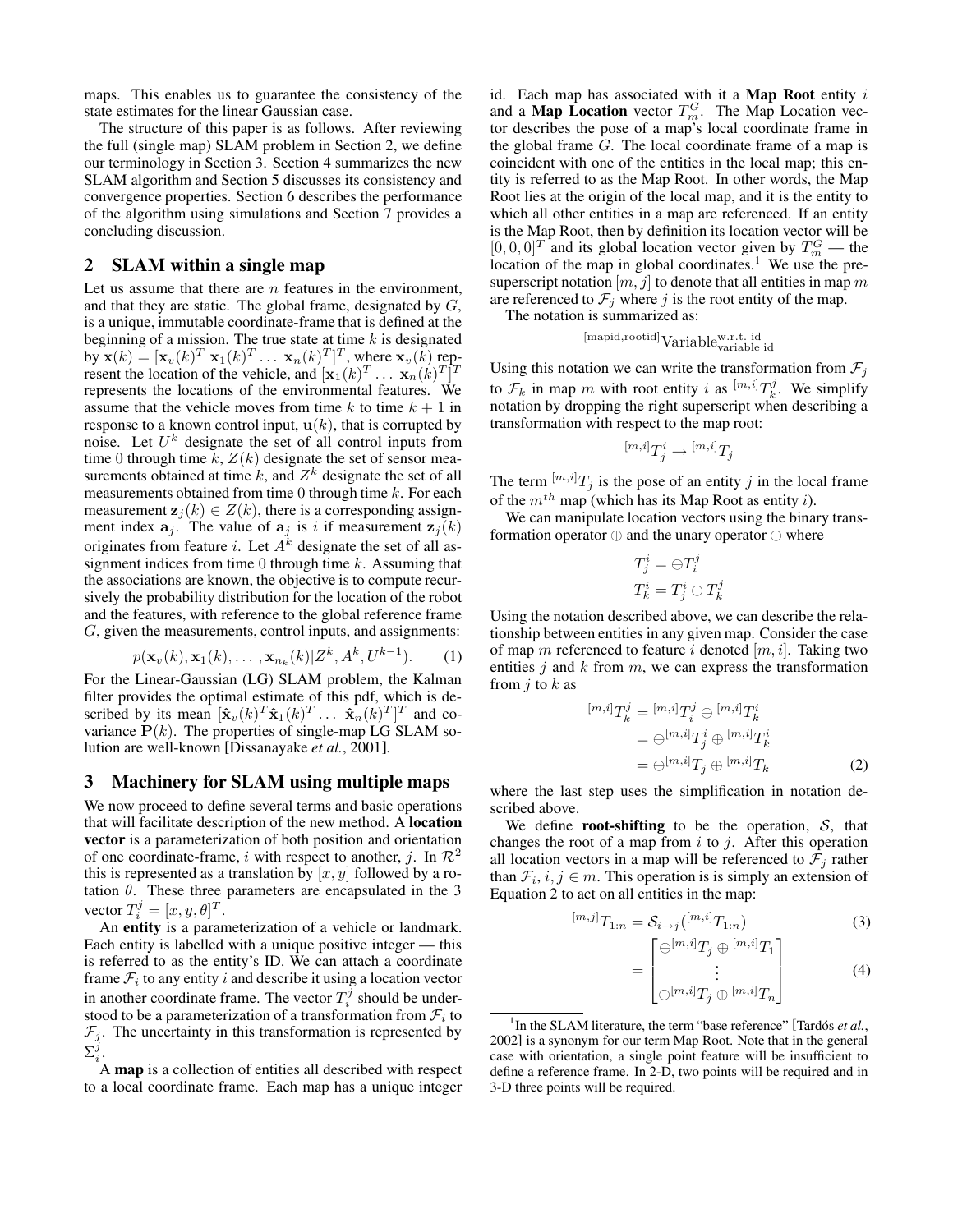

Figure 1: Flow chart for each cycle of the algorithm.

The global location of a feature j in a local map  $\lfloor m,i \rfloor T_j$  is computed by simple composition of the local location vector and the already globally referenced Map Location vector:

$$
{}^{[m,\cdot]}T_j^G = T_m^G \oplus {}^{[m,i]}T_j \tag{5}
$$

### **4 The constant-time SLAM algorithm**

Figure 1 illustrates the processing steps that are performed by the algorithm. The four key elements are (1) SLAM processing within local maps, (2) Map management (performing transitions between maps and creating new maps), (3) Map Location estimation (determining the best global location estimate for a submap), and (4) Computation of global state estimates for all features in a map. Each of these processes are described in detail below.

#### **4.1 SLAM within local maps**

At any one time, there is a single active map. For each map m, we compute a partial solution,  $p(\mathbf{x}_m(k)|Z_m^k, A_m^k, U_m^{k-1})$ , where  $\mathbf{x}_m(k)$  designates the local map state, and  $Z_m^k$ ,  $A_m^k$ , and  $U_m^{k-1}$  represent subsets of the measurements, associations, and control inputs, respectively. Each measurement is used in only a single map. (This is vital for ensuring consistency of the global Map Location estimation process.) Each map  $m$  contains an estimated mean  $[\mathbf{\hat{x}}_v^m(\bar{k})^T \mathbf{\hat{x}}_1^m(k)^T \dots \mathbf{\hat{x}}_n^m(\bar{k})^T]^T$  and covariance  $\mathbf{P}^m(k)$  corresponding to selected vehicle locations (for time steps when map  $m$  is the active map), and only a subset of the features. These estimates are the same as the location vectors  $[m,i]T_j$ and associated uncertainty  $\left[m,i\right]\sum_{i}$  for the features in the local map.

#### **4.2 Map management**

In our scheme, each map has a center, which is defined as the vehicle location at the time of the creation of a map. About this center is defined a region of radius  $r$ . This defines a bound of vehicle location and not feature locations — any feature that is observed from a position inside the map region will be added to the local map. The estimated location of the vehicle is used to deduce which map(s) the vehicle is in, and when to make transitions. When the vehicle travels more than  $r+h$  from the center, the vehicle is considered to have left the current map. The parameter  $h$  is a hysteresis term, to prevent excessive map switching. In the simulation results below, we use  $r = 15$  and  $h = 5$ . (An alternative to circular map regions is the use of convex hulls, but this makes no difference to the fundamental performance of the algorithm.)

We assume that the density of discernible features in a local area is bounded. This provides a bound on the number of features that can belong to a map.

When a vehicle leaves a map, we must determine which map (if any) the vehicle has transitioned to. A list of possible candidates is drawn up from a look up table indexed by quantized vehicle locations. If more than one candidate exists, we choose the map with the lowest ID, i.e., the oldest map. If no candidates are found, then a new map is created at the current location (a distance  $r + h$  from the center of the previous map). All of these operations can be performed in constant time.

#### **4.3 Map Location estimation**

Map Location estimation is the procedure by which global estimates for feature locations in each local map are improved, resulting in global convergence. This procedure is described as follows:

- 1. Select a map  $p$ , to improve which is currently referenced to the root entity  $i$ .
- 2. Create a set,  $N$ , containing the ID's of all nearby maps including  $p$  — the map to be improved.
- 3. For each  $q \in \mathcal{N}$ ,  $q \neq p$  create a set  $\mathcal{C}_{p,q}$  of ID's of features that are present in both maps.
- 4. For the frame  $\mathcal{F}_k$  attached to feature  $k \in \mathcal{C}_{p,q}$ , calculate its globally referenced location  $[q, \cdot]T_k^G$  and uncertainty  $[q, \cdot]$   $\Sigma_k^G$  using the location estimate of feature k within map  $q$  and its current location estimate.
- 5. Pick the map  $q^*$  and entity ID  $k^*$  such that:

$$
[q^\star, k^\star] = \arg\min\{|\,{}^{[q,\cdot]}\Sigma_k^G\,|\}
$$

- 6. If  $q^* = p$  and  $k^* = i$  then stop. The map p cannot be improved
- 7. Root Shift map p to  $k^*$  from i reference all entities in map p to a coordinate frame attached to entity  $k^*$ .
- 8. Replace  $T_p^G$  and  $\Sigma_p^G$  with  $[q^*, \cdot]_{T_{k^*}^G}$  and  $[q^*, \cdot]_{\Sigma_{k^*}^G}$  respectively.

For constant-time operation, Map Location estimation is performed only when the vehicle transitions from one map to another. Alternatively, the procedure can be performed periodically (or at the end of the mission) to all maps. Multiple iterations result in global convergence to a near-optimal solution, but the computation complexity is no longer  $\mathcal{O}(1)$ .

The work presented in this paper differs from that proposed in [Leonard and Feder, 2000] on the following counts: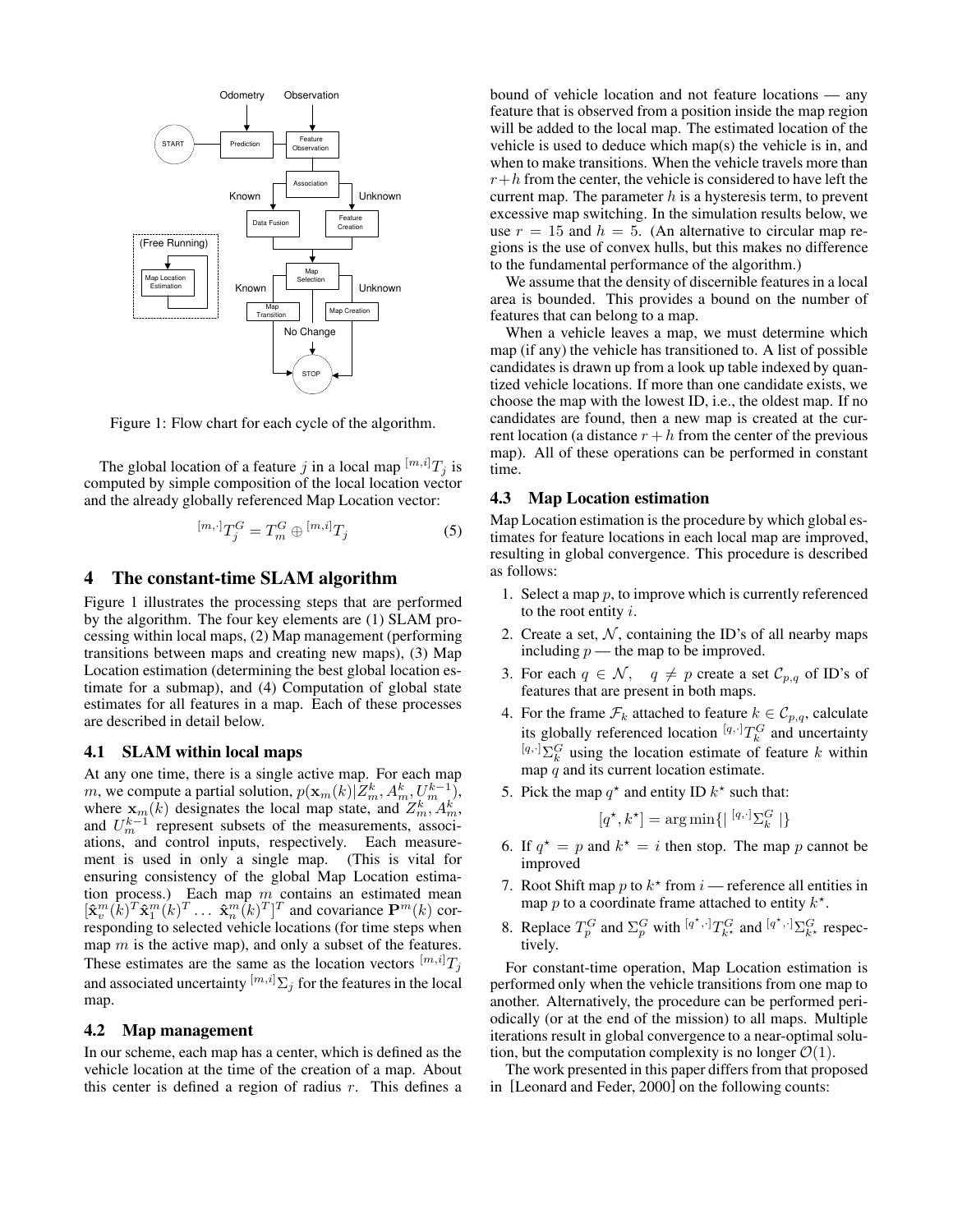- No vehicle information is carried between maps upon map transitions
- The SLAM scheme adopted within each map need not be based on a Kalman filter.
- Mapped entities are represented in local coordinate frames — one frame per map. In contrast, the DSM approach used multiple maps but all registered in one global coordinate frame.

# **4.4 Obtaining global location estimates for map features**

Given an independent, consistent estimate of the location of a submap  $p$  (with root i) with respect to the global frame,  $G$ , we can produce a consistent global estimate of the location of any feature  $j$  in map  $p$  by composition of map and feature locations:

$$
[p,\cdot]T_j^G = T_p^G \oplus [p,i]T_j \tag{6}
$$

This estimate is consistent because  $T_p^G$  and  $\left[ p,i \right] T_j$  are independent.  ${}^{[p,i]}T_j$  is "internal" to the map and  $T_p^G$  is "external" to the map.

The existence of a "shared" feature, s, between two maps p and q allows the location estimate  $T_p^G$ , of map p, (with root feature *s*), to be replaced with  $T_{p+}^G$  where

$$
T_{p+}^G = T_q^G \oplus \, ^{[q,w]}T_s \tag{7}
$$

and  $w$ , the root of map  $q$  is any feature id in map  $q$ . Equation 7 should be interpreted as finding an alternative expression for the global location of a shared feature s using quantities associated with map q instead of p. As map p has a root at the shared feature s this expression is by definition an alternative expression for the map location. The minimization step of the algorithm is concerned with finding the best choice of shared feature s.

In the limit each map becomes internally fully correlated and the "min" operation will have no further effect so that for any feature *j* 

$$
T_p^G \oplus [p, \cdot] T_j = T_q^G \oplus [q, \cdot] T_j \tag{8}
$$

where  $\cdot$  is any choice of root. In other words no root-shifting and replace operation can be found that improves the global uncertainty of feature  $j$ . For the linear case

$$
\Sigma_p^G + {}^{[p,\cdot]}\Sigma_j = \Sigma_q^G + {}^{[q,\cdot]}\Sigma_j
$$
\n(9)

The maps are rooted on features and so as  $k \to \infty$  then

$$
{}^{[p,\cdot]}\Sigma_j = {}^{[q,\cdot]}\Sigma_j = 0 \tag{10}
$$

and so

$$
\Sigma_p^G = \Sigma_q^G \tag{11}
$$

which is true for all choices of p and q. Therefore the globally referenced feature location uncertainty  $[\cdot,\cdot] \sum_j G$  is the same independent of choice of map  $(\cdot)$ . The value of this limiting value is clearly given by the smallest possible uncertainty in Map Location which is the uncertainty of the first feature initialized in the first map [Dissanayake *et al.*, 2001]. This point is considered further in section 5.

# **5 Consistency and convergence**

We begin by defining the term consistency with regard to an estimate  $\hat{\mathbf{x}}(k|k)$  of an r.v  $\mathbf{x}(k)$  at time k given all information up until time k. Defining the estimated error vector  $\tilde{\mathbf{x}}(k|k) \triangleq$  $\mathbf{x}(k) - \hat{\mathbf{x}}(k|k)$  and the estimate covariance as  $P(k|k)$  we write the condition of consistency as:

$$
E[\tilde{\mathbf{x}}(k|k)] = \mathbf{0} \tag{12}
$$

$$
E\left[\left[\tilde{\mathbf{x}}(k|k)\right]\left[\tilde{\mathbf{x}}(k|k)\right]^T\right] \le P(k|k)
$$
\n(13)

To show that the global location estimates produced by Equation 6 are consistent, we rely on the following three properties: (1) local map state estimates  $[p,i]T_j$  (obtained from the local SLAM solution  $[\mathbf{\hat{x}}_v^m(k)^T \mathbf{\hat{x}}_1^m(k)^T \dots \mathbf{\hat{x}}_n^m(k)^T]^T$  are consistent, (2) global state estimates for Map Locations  $T_m^G$ are consistent, and (3) the composition of these two pieces of information — local state estimates within a map and global information concerning the location of the map — is consistent.

The consistency of local maps follows directly from the properties of the Kalman filter which in the linear gaussian case is the optimal Bayesian estimator. Clearly, choosing to use a possibly inconsistent estimator such as the EKF in a nonlinear scenario will invalidate these claims. However, the LG case allows statements to be made regarding the *underlying* properties of the CTS algorithm. In a non-linear implementation, the consistency of the LG case can be matched to an arbitrary degree by using Monte-Carlo estimators in each sub-map. Regardless of local estimation techniques, the CTS algorithm preserves its constant time property.

Local maps have three differences from the full solution (a) their base reference (root) is defined by one of the features in the map, (b) relocation is periodically performed to re-initialize the local map when the vehicle transitions back into it, and (c) the base reference of the local map is periodically shifted from one feature in the local map to another (Root Shifting). None of these three differences result in a loss of consistency for the local SLAM solution.

The global Map Location estimate  $T_m^G$  for a given map, m, is consistent because it is created via the composition of transformations derived from other local maps, and each local map is independent of other local maps. The composition of transformations from different local maps is a consistent operation (for the linear case).

Finally, the composition of the local map state estimates performed in Equation 6 is a consistent operation, because  $T_m^G$  and  ${}^{[m,i]}T_j$  are independent of one another.

While the location estimates for different maps are correlated with one another, and this correlation is not computed by the algorithm, the method in none-the-less consistent because this correlation is never needed. We never fuse Map Location estimates estimates, but rather, perform wholesale replacement. The algorithm keeps track of the best estimate for the global location of the root entity of a given map. A guiding principle of this algorithm is that estimated quantities that are "external" to a map never effect an internal quantity.

Due to the relocation step for map transitions, the information from dead-reckoning measurements for the time step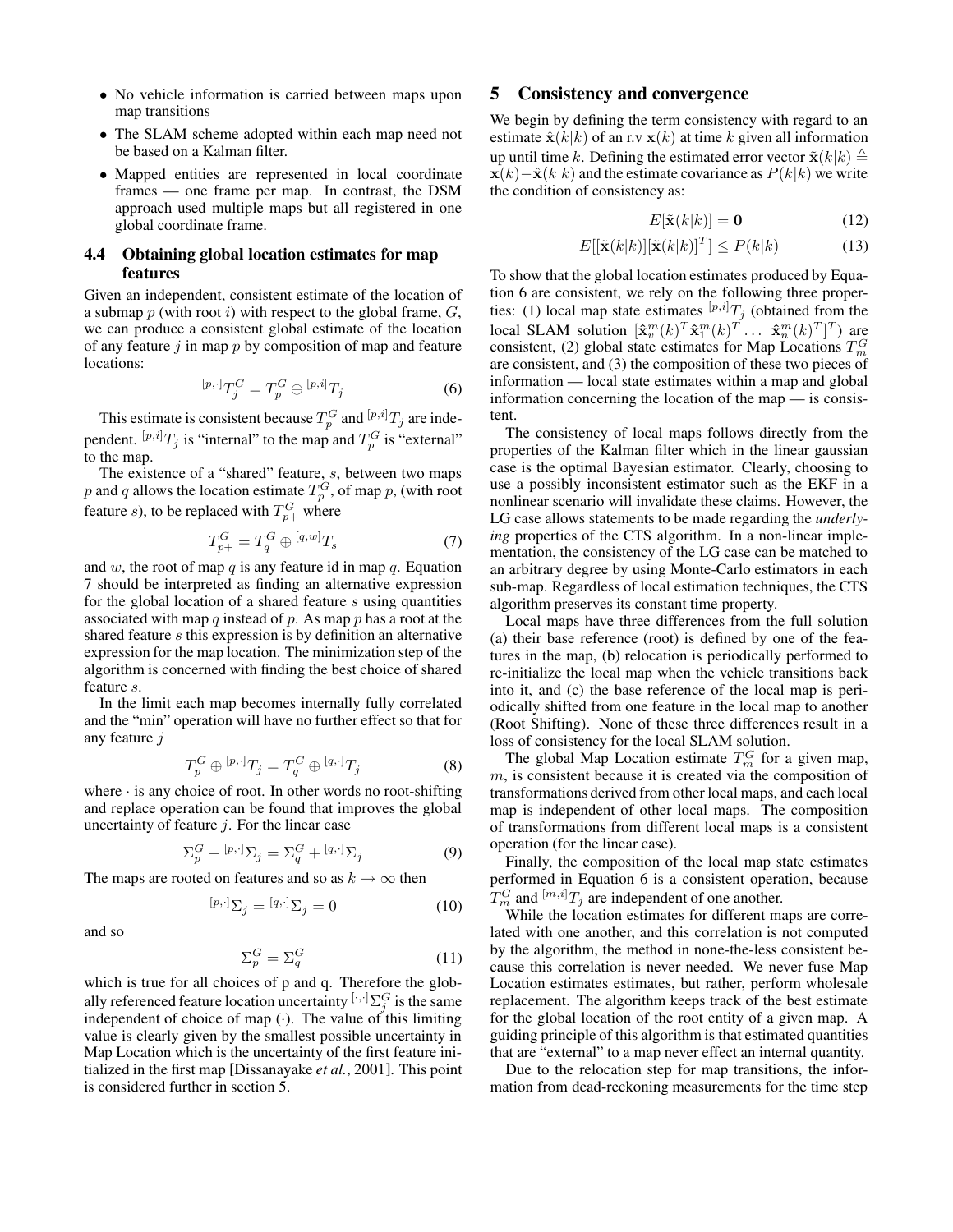proceeding the map transition is effectively "lost". This information, however, does not affect absolute convergence but only the rate of convergence. Because relocation is a consistent operation [Knight, 2002], each partial solution retains all the properties of a Kalman filter SLAM solution [Dissanayake *et al.*, 2001], and hence is provably consistent and convergent. Because each map is local with its base reference as one of the features in the map, in the limit the uncertainty for each local map converges to zero [Dissanayake *et al.*, 2001]. This implies that, in the limit, in any local map utilizing only a subset of  $Z^k$ , the relationship between features becomes perfectly known as  $k \to \infty$ . A consequence of this is that the covariance of the transformation between any two features, i and j, in any given map tends to zero as  $k \to \infty$ . Hence, for local maps in which the base reference (root) is a feature in the local map, the covariance of any feature tends to zero. The key driver for convergence is the behavior in the first submap — submap 1. To illustrate this, consider a robot which moves swiftly outside submap 1 and spends the rest of its mission driving just outside submap 1's borders. Eventually the maps bordering submap 1 become completely known, including most of the features which appear in submap 1. The global uncertainty of any feature in the bordering submaps can never be less than the global uncertainty in the location of submap 1. Hence, in this scenario, the root shifting mechanism can never decrease the global uncertainty of features in submap 1 (nothing has lower global uncertainty). However as soon as submap 1 is re-entered and begins to be refined, the global uncertainties of maps sharing features with map 1 can be reduced by root-shifting. Hence it is the precision of the first submap built (submap 1) that drives the ultimate performance of the entire system. In addition it is the precision of the first feature mapped within it that drives ultimate performance of submap 1.

Thus in the limit, the lower bound achieved in submap 1 is "inherited" by all other submaps. There are two differences between what occurs in submap 1 in comparison to a full covariance solution that couples estimates for all features in a single map: (a) submap 1 has fewer features in it, and (b) not all of the observations of features that are contained in submap 1 are processed in the submap 1 solution. We believe that consideration (a), the fact that submap 1 has fewer features in it, is what is sacrificed in this approach. Even if some measurements are ignored in submap 1 (vs. the full solution), in the limit as  $k \to \infty$ , both maps will converge to a well-defined lower bound. With enough additional time the submap 1 solution can "catch up" to the full solution. However, the fact that the full solution has more features enables in it cannot be compensated for, and hence the full solution achieves a slightly tighter bound. This in effect is the "cost" of computing multiple partial solutions and subsequently combining them, rather than computing one full solution. Our simulations have shown that this result is extremely small (as shown below in Figure 3).

## **6 Results**

This section analyzes the behavior of the technique presented using simulations analysis. The simulations consider an  $(x, y)$  "point" vehicle that moves in the plane with process noise Q of 0.05 or 0.01(Monte-Carlo) m/sec standard deviation in both  $x$  and  $y$  and measurement noise  $R$  of 0.2 m/sec standard deviation in both  $x$  and  $y$ . Features are visible if they are within 23 meters of the vehicle location. One visible feature is selected at random each time step to generate the observations. Results are presented for three different scenarios:

- 1. a simulation involving six cycles through an environment in which eight maps are created (to illustrate basic error convergence behavior),
- 2. Monte-Carlo analysis of 200 independent trials of a mission involving ten cycles through an environment in which twelve submaps are created (for empirical consistency verification), and
- 3. results off-line map adjustment for a mission involving a single cycle through an environment in which eighteen maps are created,

### **6.1 Comparison with the full covariance solution**

Figure 2 show the vehicle path for a mission in which eight maps are created. Figure 3 shows the vehicle error as a function of time as a function of time and active map ID. Spikes in the vehicle error estimate occur at each map transition when relocation (consistent re-initialization of the vehicle pose) is performed. This is particularly obvious towards the end of the experiment when the features are well known and subsequent observations swiftly bring the vehicle covariance down following relocation. Figure 4 shows the difference between the new method and the full solution in the determinant of error covariance for the feature marginals in each map, demonstrating the tight convergence of the method to near-optimal estimates, while never going below the minimum permissible error bounds.

# **6.2 Monte-Carlo consistency testing**

For the purposes of consistency testing, two relative states were logged in the active submap: (1) the difference between the first feature in the state vector and the vehicle, and (2) the difference between the first and second features in the state vector. These two states are stored in a single vector  $\hat{y}^m$  with covariance  $Y^m$  formed from the active map (with id  $m$ ). This relative vector can be compared to the 'true' relative relationships declared by the simulator producing the noise corrupted measurements. The difference between these vectors is the error vector  $\tilde{\mathbf{y}}(k)$ . The  $\tilde{\mathbf{y}}$  vector calculated for each map  $m$  will in general involve different features (by definition as each map contains a subset of the set of all features with only some features in common). However each estimated component of  $\hat{y}^m$  should be consistent, hence any sequence  ${\hat{\mathbf{y}}^{m_1}(1), \ldots, \hat{\mathbf{y}}^{m_k}(k)}$   $m_{[0:k]} \in [1:M]$  where M is the total number of maps built, should also be consistent. Figure 6.2 illustrates the results obtained from Monte-Carlo experiments of the CTS algorithm. The parameters used in the simulation of sensor data and its subsequent processing are given in Table 6.2. All the plots are concerned with the statistical properties of  $\tilde{\mathbf{y}}(k)$ . The first plot of Figure 6.2 shows the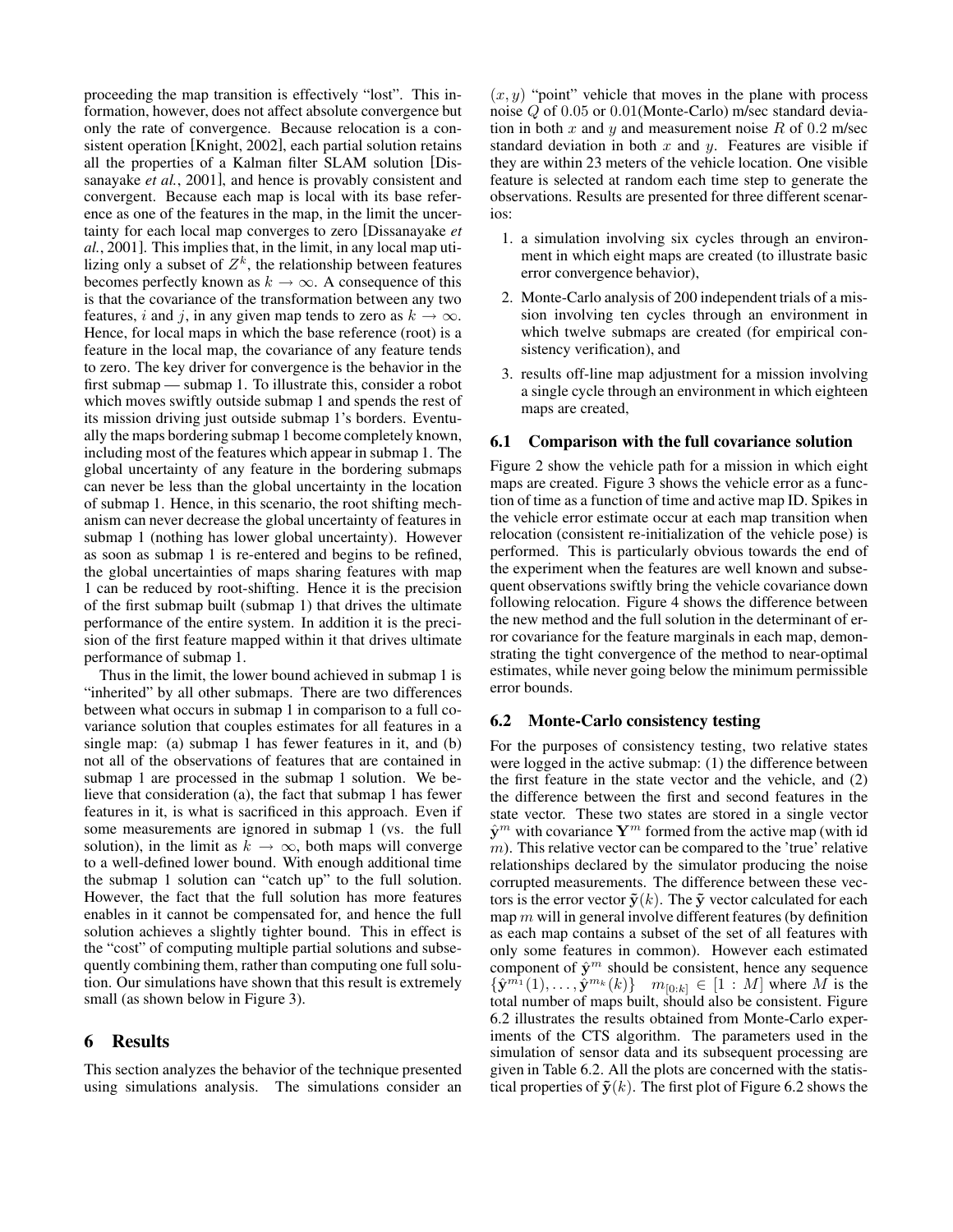

Figure 2: Vehicle path for a mission with eight maps. The eight shaded circles indicate the extent of the submaps in terms of vehicle location alone. Hence features can belong to maps even though they lie outside the submap boundaries. The map ID's are in bold. The right hand plot shows the distribution and sharing of features between maps. Some features are common to several submaps - for example feature 25 is found in submaps 3,4,5,6 and 7 whereas others are found in one alone — feature 37 is only mapped in submap 6. The lower plot shows the map transitions occurring as the vehicle moves. The basic trajectory is one of two overlapping rectangles aligned in North-East direction. The vehicle then returns to the origin (0,0) and repeats the pattern another six times. The feature estimate error ellipses are those resulting at the end of the simulations (in global coordinates) and are three-sigma bounds. The full covariance solution is also plotted on the central figure with its estimated feature locations are plotted with squares. The covariance bounds on features are at this resolution indistinguishable from those of the produced by the CTS algorithm.

mean values of  $\tilde{\mathbf{y}}(k)$  — the difference for each time step k between the "true" relative vector y and the the estimate  $\hat{y}$ . The upper two plots correspond to the vehicle to feature relative states. Note how the error does not converge to a zero value owing to the continual injection of process noise (odometry errors etc) into the vehicle as it moves. The lower two plots however correspond to the error in the relative location of the first two features in what ever the active map is. No process noise is added to the feature estimate covariances during the prediction stage of the estimation process. The result is the expected convergence to zero error. The second plot of Figure 6.2 shows the plots the characteristics of the N-run average of the NEES (Normalized Estimated Error Squared) of  $\hat{y}(k)$ . The 95% confidence region bounds for estimation consistency are plotted on the same axes. the final plot of Figure 6.2 shows the normalized mean estimated error (NMEE) and the associated 95% confidence bounds of the hypothesis that the NMEE sequences are from a consistent estimator.

### **6.3 Off-line Adjustment**

The root shifting operation which searches for a better representation (in terms of uncertainty) of map location and features need not be done as the vehicle transitions between maps. Table 6.3 shows the improvement in successively ap-

Table 1: Monte-Carlo simulation parameters.

| Parameter                     | Value                  |  |
|-------------------------------|------------------------|--|
| Monte-Carlo Runs              | 200                    |  |
| Vehicle Process Noise (std)   | $0.01 \text{ ms}^{-1}$ |  |
| Sensor Noise (std)            | $0.05$ m               |  |
| Cycle Length                  | 360 m                  |  |
| Cycles per run                | 10                     |  |
| Total Distance Driven per run | $3600 \,\mathrm{m}$    |  |
| Loops per Cycle               | 2                      |  |
| Initial Vehicle uncertainty   | 0 <sub>m</sub>         |  |
| Sensor Range                  | 25 <sub>m</sub>        |  |
| Sensor Field of View          | $100 \text{ deg}$      |  |
| <b>Feature Density</b>        | Every 18m in x and y   |  |
| Map Radius                    | 15 <sub>m</sub>        |  |
| Vehicle Velocity              | $0.3 \text{ ms}^{-1}$  |  |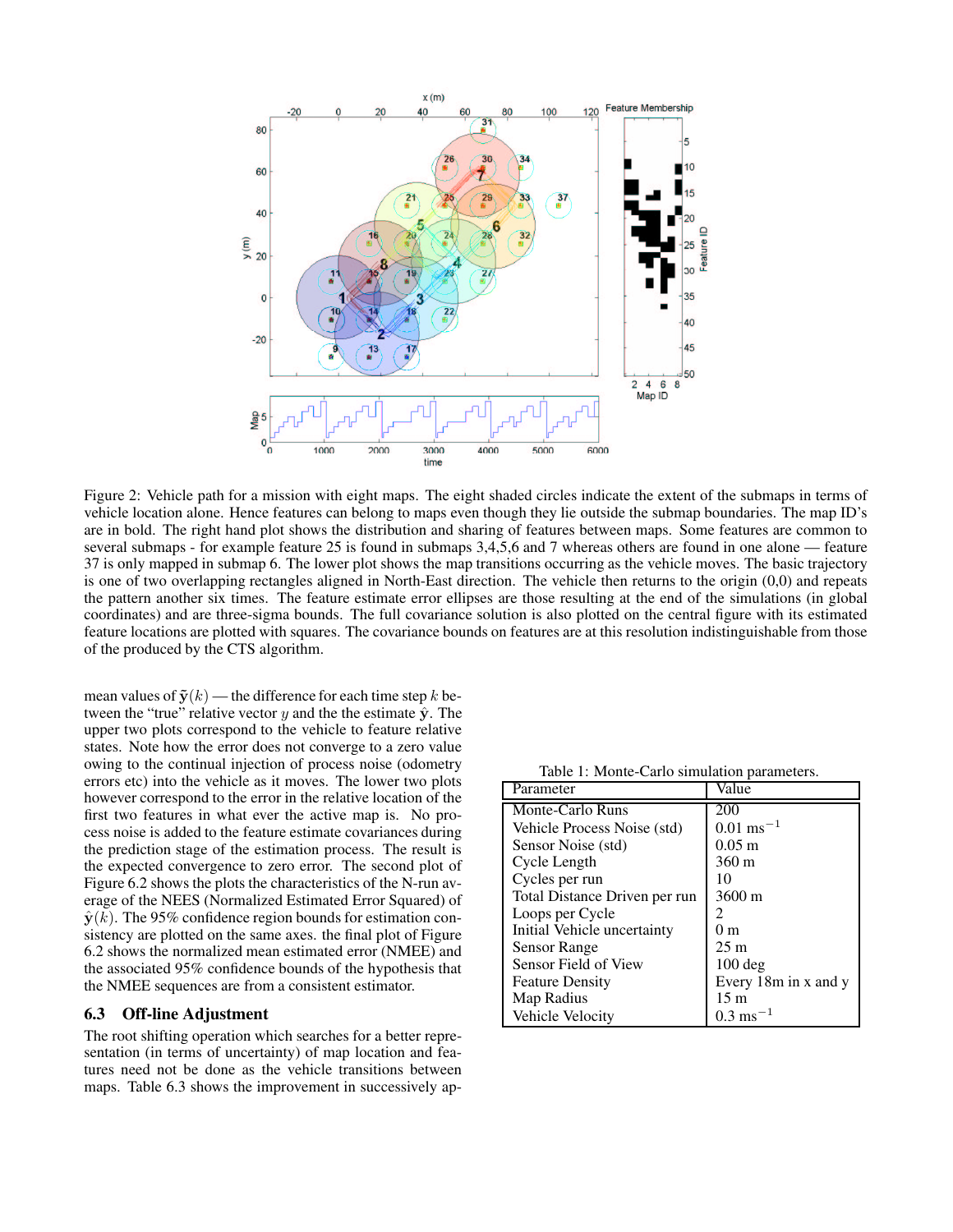

Figure 3: Convergence of vehicle state estimates for the eight map example. The left hand plots show the time steps at the opening stages of the mission while the right hand plots show the closing stages. The straight line is the lowest possible bound on vehicle uncertainty possible for either algorithm in the zero plant noise case. The full vehicle uncertainty given by the full covariance solution is the lighter of the two plots and is always less than or equal to the the CTS solution the CTS solution is always consistent.



Figure 4: The log of the full-covariance / CTS difference between the determinants of the covariances in the first feature mapped in three randomly chosen submaps. Before the first submap transition occurs, submap 1 computes an answer that is identical to the full solution. Subsequently, submap one performs slightly worse due to the inclusion of less features. Note also that the convergence of submap 1 appears to be slower than the other maps and indeed at times the difference between full and CTS solutions seems to increase. This is because features in submap 1 can only be improved when this submap is active, whereas the full covariance solution updates all features with each new observation.



Figure 5: Monte-Carlo Consistency testing. The left hand plot shows the four components of the vector  $\tilde{y}$  which encodes the errors in relative positions of vehicle and the first two features  $(f_1^m, f_2^m)$  in the state vector of the active map  $m$ (the map in which the vehicle is currently moving). The first upper two sequences are the  $x$  and  $y$  components of the error in the relative position between vehicle and  $f_1^m$ . The second two are the  $x$  and  $y$  components of the error in the relative positions of  $f_1^m$  and  $f_2^m$ . The central plot is the NEES of  $\tilde{\mathbf{y}}$ . The bounds are the 95% confidence intervals on the NEES variable. The right hand plot shows the Normalized Mean Error (NMEE) for the components of  $\tilde{y}$ . For consistency the mean estimated error should be zero. The limits plotted are the 95% confidence interval bounds for the consistency hypothesis.